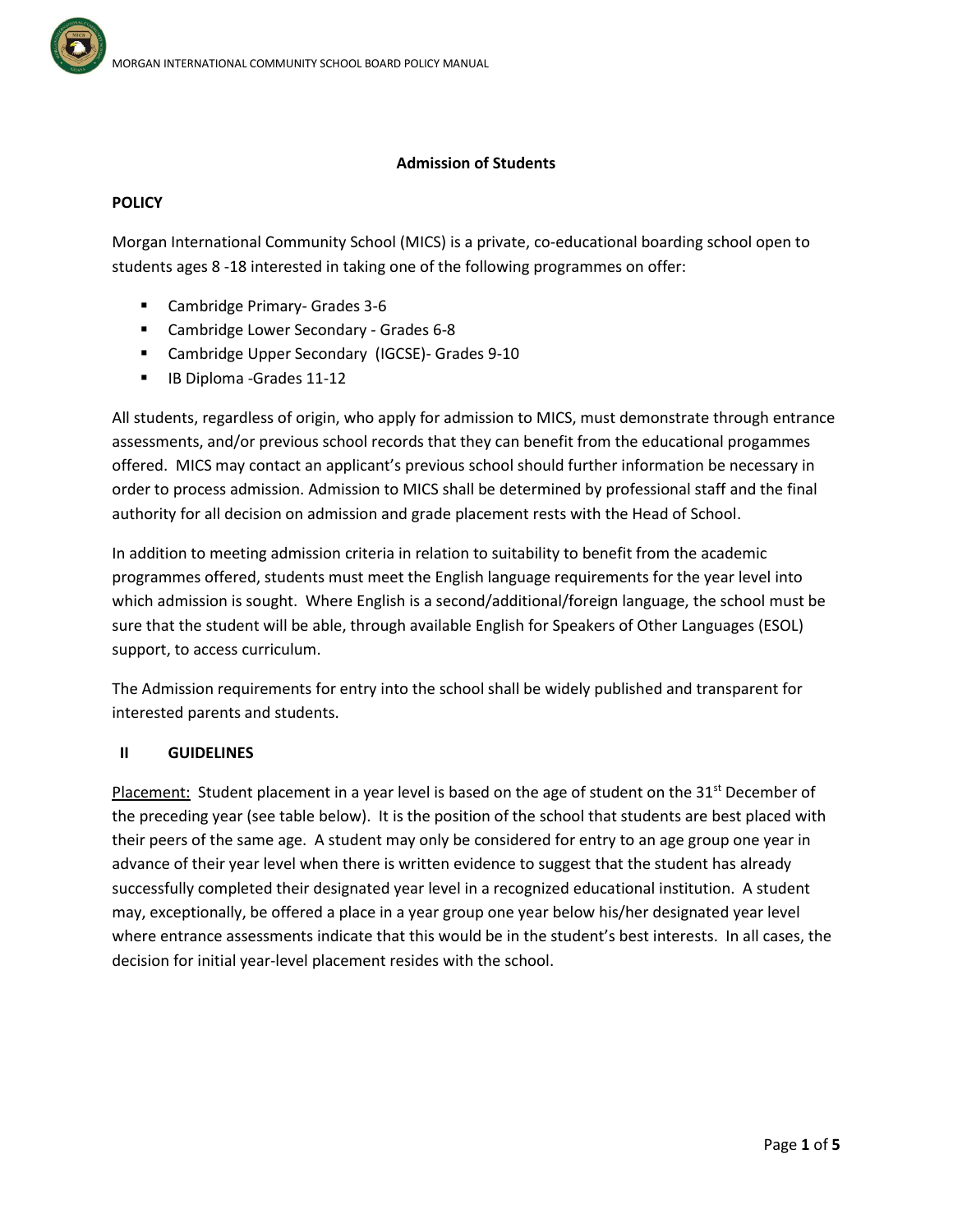| Age       | <b>MICS Grade level</b> | Programme                                |
|-----------|-------------------------|------------------------------------------|
| $6 - 7$   | *Grade 1                | Lower Primary- International             |
| $7-8$     | *Grade 2                | Lower Primary- International             |
| $8 - 9$   | Grade 3                 | Lower Primary- International             |
| $9 - 10$  | Grade 4                 | Upper Primary- International             |
| $10 - 11$ | Grade 5                 | Upper Primary- International             |
| $11 - 12$ | Grade 6                 | Cambridge Primary                        |
| $12 - 13$ | Grade 7                 | Cambridge Lower Secondary                |
| $13 - 14$ | Grade 8                 | Cambridge Lower Secondary                |
| $14 - 15$ | Grade 9                 | Cambridge Upper Secondary - IGCSE Year 1 |
| $15 - 16$ | Grade 10                | Cambridge Upper Secondary - IGCSE Year 1 |
| $16 - 17$ | Grade 11                | IB DP-Year 1                             |
| $17 - 18$ | Grade 12                | IB DP-Year 2                             |

Age Criteria: The table below indicates the age criteria for grade placement at MICS.

\*In special circumstances consideration may be given admit a student below the age of 8. The school reserves the right to deny admittance to students they feel would not benefit from the residential experience.

Priorities for student admission: Students are admitted on a 'first-come-first-serve' basis, determined by the date on which required fees have been received. If a year level is full, applicants will be placed on a waiting list.

Admission of students with special learning needs: Where students have existing special needs, it is the responsibility of the parents/guardians to fully disclose the nature and extent of these needs at the time of admission, and to provide all relevant documentary evidence. The school reserves the right to determine, prior to admission, whether a student's needs for additional support can be met by available Student Service Programmes. Where the school determines that it is not in a position to offer the required level or nature of support, admission will not be offered.

Conditional Placement may be offered in circumstances where the school deems this necessary. In such instances, regular, periodic reviews will be held to reassess the student's admission status.

Where a student has been admitted to the school with an identified need for additional supportlearning support, English for Speakers of Other Languages (ESOL) support or guidance support-additional fees may be charged to the parent/guardian.

Admission Process: To seek admission to Morgan International Community School the parent/guardian must complete and provide for each child (an admission packet is provided):

- Application Fee
- Application for Admission Form
- Confidential School Report Form
- Copies of Student's last two (02) years report cards (translated into English where necessary)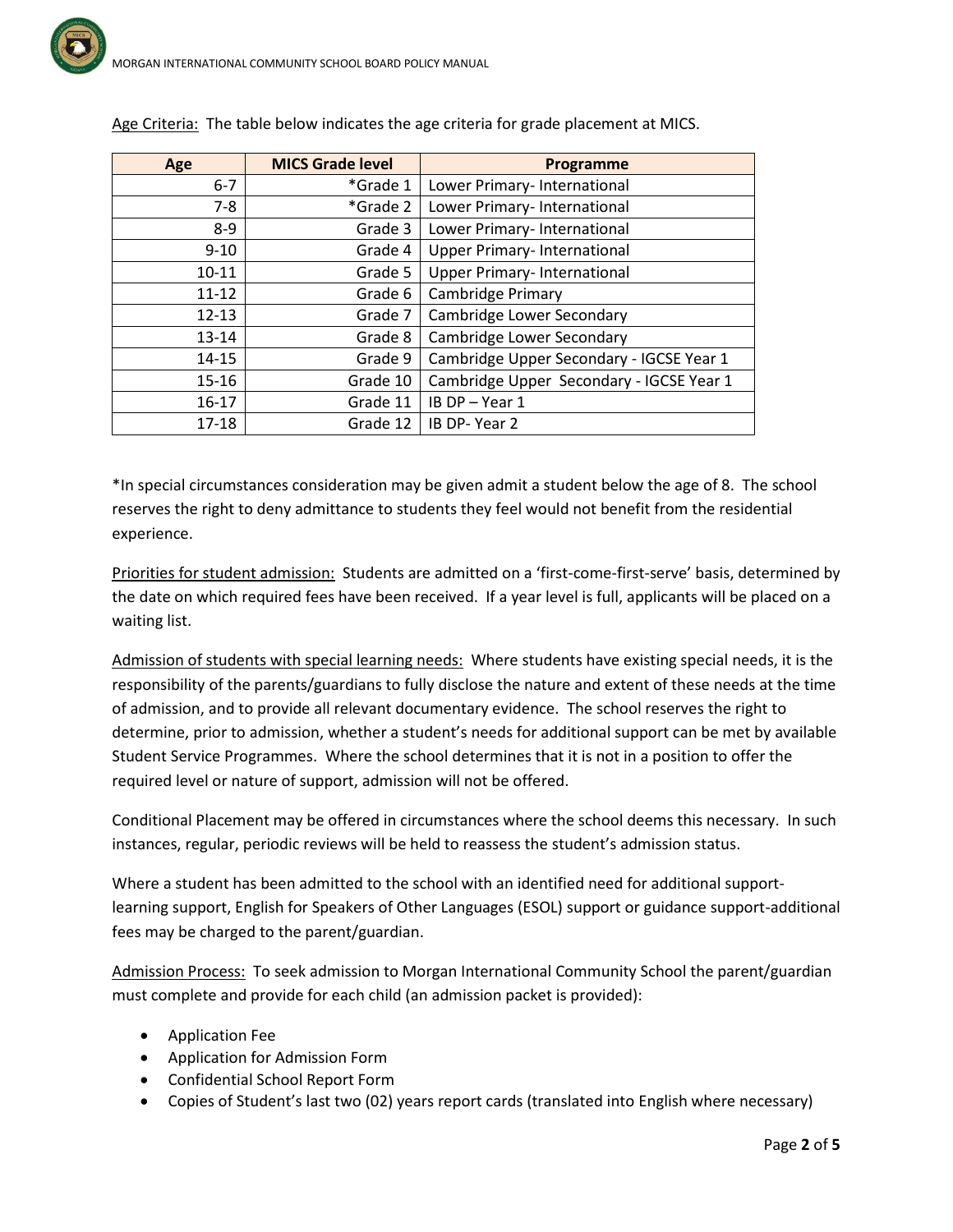

- Medical Forms
- Enrolment Contract
- A copy of student's birth certificate or passport page

If a child has a special or specific need, documentation is required, such as:

- Specialist Report (e.g. occupational therapist reports, psychological reports; and doctor's evaluations, etc.)
- Report and/or assessment from Special Needs Teacher of former school

#### Additional Requirements for Secondary School Admission**:**

A student wishing to enrol in the secondary school [Cambridge 1, 2, IB DP] must meet the following additional requirements:

- The English language requirement as outlined
- Successful completion of the preceding year or its equivalent in another recognized educational institution
- A general fit within the recognized age-group for the intended year of student
- A previous school record free from behavioural or discipline problems

Where any of the above requirements are not fully met, the school may, at the Head of School's discretion, admit a student on a conditional placement, subject to review as outlined above.

Admission to the International Baccalaureate Diploma Programme is subject to previous examination results and/or school reports, as well as admission as stipulated by IBO.

A student who has received schooling equivalent to the highest year at MICS from another educational institution is not eligible for admission to MICS. A MICS student who has completed two years in the IB Diploma Programme may enrol for a further, final year in order to complete graduation requirements.

By applying for a place at MICS parents authorize the school's Admission Office to contact the applicant's previous schools to clarify questions relating to academic achievement, behaviour and special needs, and to confirm that the applicant was in good financial standing at the time of departure.

The school will determine the optimal placement for the child taking account age appropriateness.

#### Entering the Cambridge Primary Programme – Grades 3-5:

Students ages 8-11 are eligible to enrol in the Cambridge Primary programme which places an emphasis on learning literacy and numeracy in an integrated fashion. The focus is on developing the whole child, thus there is opportunity to explore a variety of strands in a thematic approach to teaching and learning.

Students entering in the primary programme may be enrolled in a combination class/multi-grade classroom.

#### Entering the Cambridge Lower Secondary - Grades 6-8: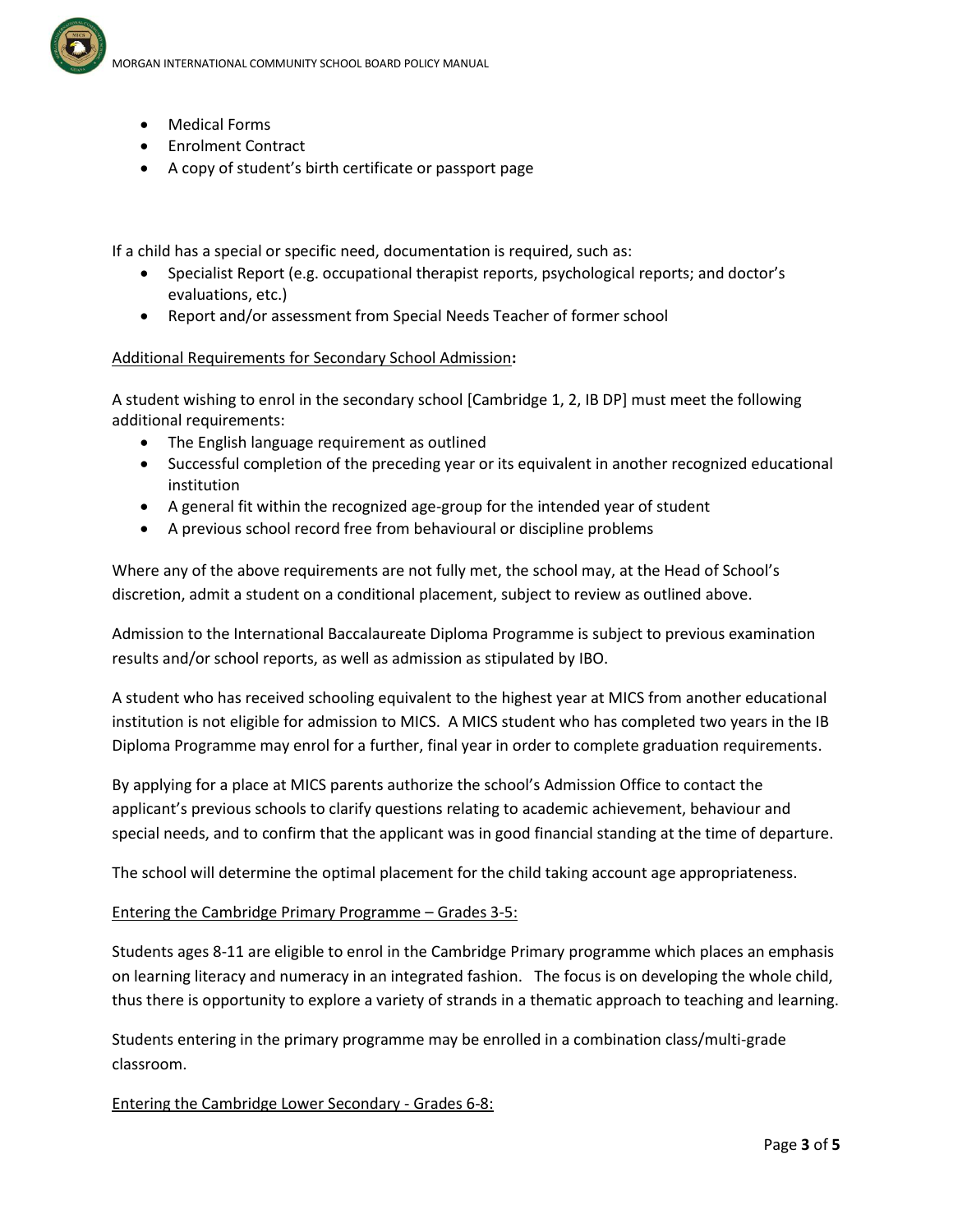Cambridge Lower Secondary is open to all students' ages 11-14 years of age. Cambridge Lower Secondary is a three-year programme. The main focus of the curriculum is to prepare students in English, Mathematics and Science, which helps to build the foundation for IGCSE and higher level courses at the IB diploma programme.

In addition to the core subjects, students are offered an introduction to subjects in the area of humanities, arts and ICT.

At the end of Cambridge Lower Secondary (Grade 8) students write the checkpoint examination. The diagnostic assessment provides clear external international benchmarks indicating strengths and weaknesses of the learner. The checkpoint assessment is useful in predicting success in IGCSE and in secondary course selection.

# Entering Cambridge Upper Secondary - Grades 9-10:

Cambridge Upper Secondary is open to all students' ages 14-16 years of age. This two-year programme enables students to take a variety of subjects which can satisfy the requirements for the IB Diploma higher level courses.

Students at MICS are required to take a minimum of eight (08) subjects. Students are required to take two languages, and a minimum of one from each of the remaining groups: humanities and social sciences, mathematics, and creative, technical and vocational studies. This enables students to be eligible to qualify for the Cambridge ICE which is a group award for taking seven of the above-mentioned subjects.

# Entering The IB Diploma Programme – Grades 11-12**:**

The IB Programme is open to all students' ages 16-18 years of age. Students may elect to participate in the IB programme in one of two ways:

- As an IB Diploma candidate
- As an IB Course candidate

Generally, it is recommended for most students to elect the full IB Diploma, but the decision for which path and courses to take will be made in consultation with a student's parents, teachers, Head of languages, school counsellor and the DP Coordinator.

A student who decides to participate in the IB Programme, as a Diploma candidate or a course candidate can expect to:

- **Work very hard**
- **Approach tasks with a sense of purpose**
- **•** Demonstrate self-discipline and responsibility
- **EXEC** Learn from fellow students as well as teachers
- **Share with and contribute to, the community**